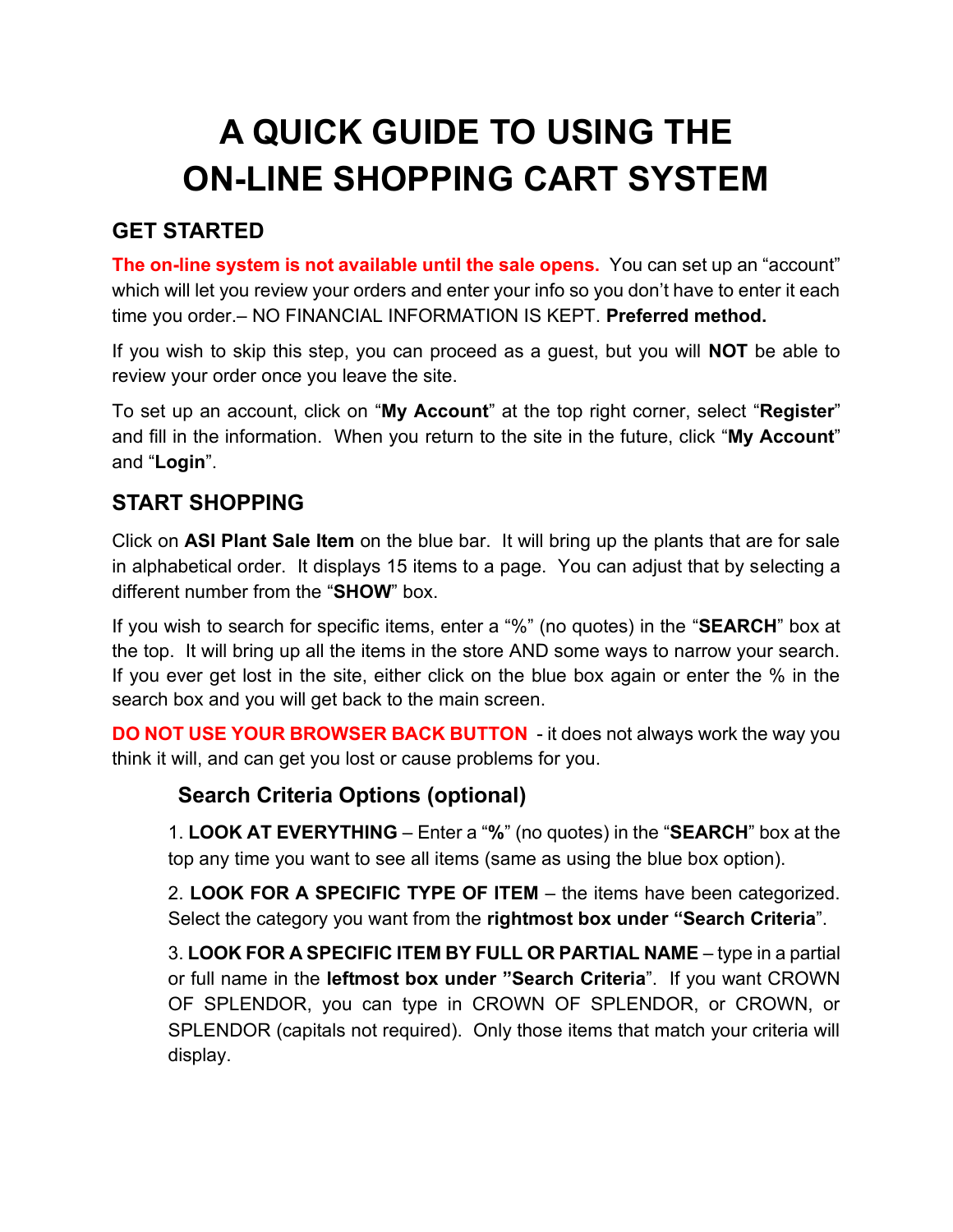#### **SELECT YOUR ITEMS**

1. Check the available quantity to be sure it is not sold out.

**BE ADVISED - WARNING: The available quantity decrements AFTER orders are completed at Checkout. It may be available when you started, but be gone when you get to checkout – someone else who wanted it got thru checkout before you did. If you inadvertently add more quantity than is in stock, it will NOT tell you until you are in checkout, and will prevent you from checking out without fixing it.**

2. If you only want 1 (one), click "**ADD TO CART**".

3. If you want more than one, click "**ADD TO CART**" as many times as the quantity you want.

### **CHECKING WHAT IS IN YOUR CART**

You can check to see what is in your cart at any time by clicking on the **black shopping cart bar** at the upper right corner.

You can **delete any item** by clicking on the **red box.**

You **CAN NOT** change quantity here. See "Changing Quantity on an Item Already in Your Cart", below.

## **CHANGING QUANTITY ON AN ITEM ALREADY IN YOUR CART**

- 1. While shopping, **use this method ONLY** other ways lead to problems.
- 2. Click on the **black shopping cart bar** at the upper right corner.
- 3. Click "**VIEW CART**"

**Change the quantity** on the item AND click on the little **blue box (update cart).**

You can also **delete items** here by clicking on the little **red box (delete).**

To **return to shopping**, click "**Continue Shopping**" at the bottom left. Unfortunately, this takes you back to the blank beginning screen and you will need to reselect "**ASI Plant Sale Item**" from the blue bar or re-enter your search criteria  $(%).$ 

You can also **proceed to Checkout** from here by clicking on **the blue CHECKOUT button** at the bottom right.